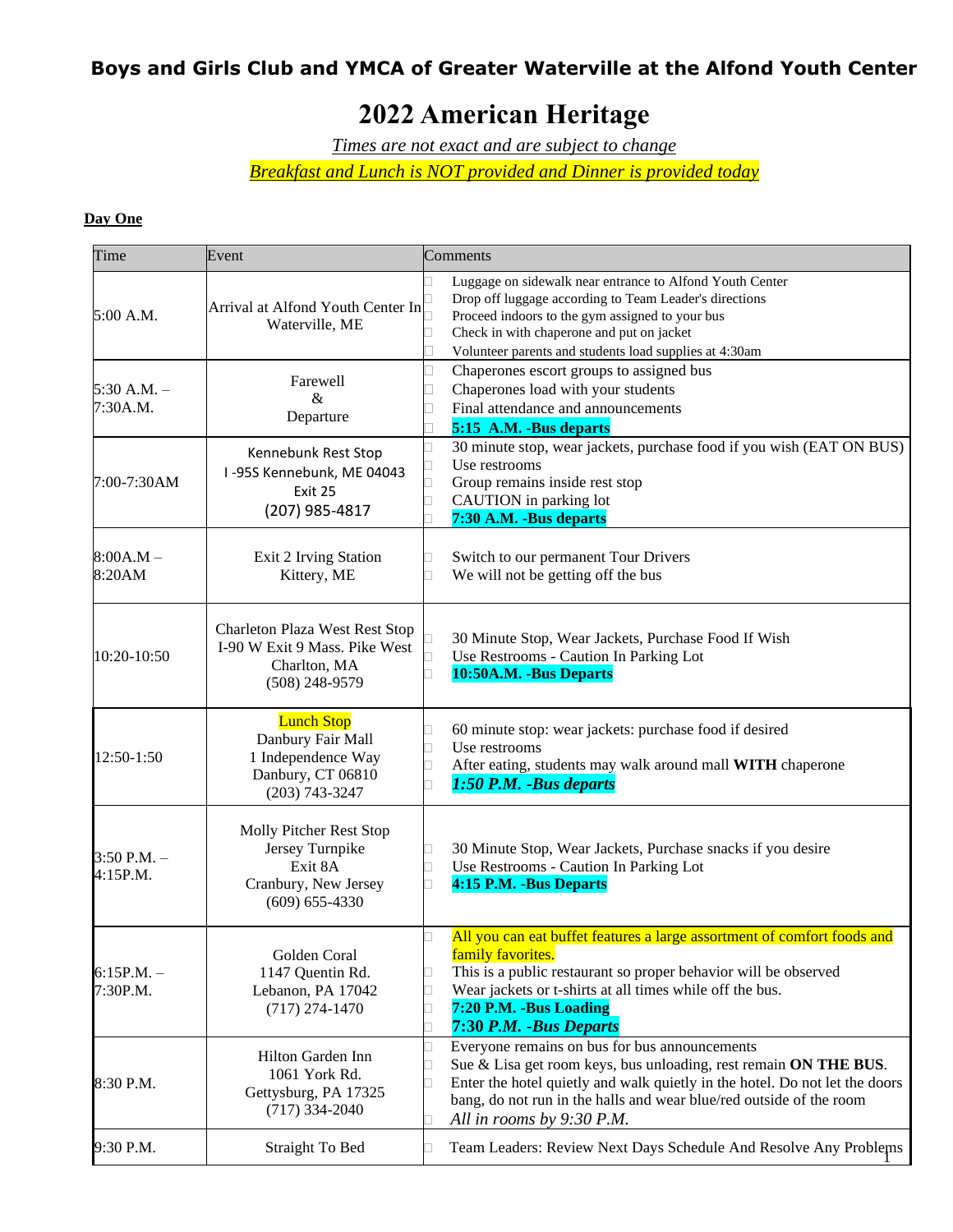*Lunch and dinner ARE provided today*

### **Day Two**

| Time                        | Event                                                                                     | Comments                                                                                                                                                                                                                                                                                                                                                                                                                         |
|-----------------------------|-------------------------------------------------------------------------------------------|----------------------------------------------------------------------------------------------------------------------------------------------------------------------------------------------------------------------------------------------------------------------------------------------------------------------------------------------------------------------------------------------------------------------------------|
| 6:00 A.M.                   | <b>Morning Routine</b>                                                                    | 6:30 A.M. - Wake Up Call<br>7:20 AM Bus One Breakfast in conference room<br>7:50 AM Bus Two Breakfast in conference room<br>8:35 A.M. - Bus Loading WITH Luggage<br>8:50 A.M. -Bus Departs<br>9:00 A.M. -Guide Boards Bus for Battlefield Tour and Program.<br>Guide Will Meet Us At The Gettysburg Cemetery                                                                                                                     |
| 9:00A.M.-<br>11:00 A.M.     | Gettysburg National Military Park<br>$(877)$ 438-8929                                     | Tour Is From 9:00 A.M.-11:00 A.M.                                                                                                                                                                                                                                                                                                                                                                                                |
| $11:00A.M. -$<br>12:30P.M.  | Gettysburg Visitors Center<br>1195 Baltimore Pike, Gettysburg, □<br>Pennsylvania, USA     | Go in and see Museum and then get right in line for the theatre.<br>11:30 A.M. Tickets to See "A New Birth Of Freedom" narrated by<br>Morgan Freeman and The Gettysburg Cyclorama. (Each Time Gets You<br>Both)<br>The Shows Are About 45 Minutes Long<br>Afterward: Time to use bathrooms, Visit Gift Shop<br>12:15-12:45 bathroom and gift shop<br>12:45 P.M. - Meet Back in Lobby to collect Lunch<br>12:55 P.M. -Bus Departs |
| 12:55 P.M. $-$<br>2:45 P.M. | Lunch                                                                                     | Travel to Arlington National Cemetery<br><b>Box Lunch on Bus</b>                                                                                                                                                                                                                                                                                                                                                                 |
| $2:45$ P.M. $-$<br>4:30P.M. | <b>Arlington National Cemetery</b>                                                        | Go through security. Restrooms in visitor center.<br>See: Kennedy Graves, Space Shuttle Memorials<br>Changing Of The Guard (every hour, on the hour), Audie Murphy's<br>Grave<br>4:30 P.M. - Meet at busses in parking lot                                                                                                                                                                                                       |
| $5:00$ P.M. $-$<br>5:45P.M. | Dinner at<br>Fashion Centre Mall at Pentagon<br>City                                      | Vouchers will be given to choose from many different options in the<br>food court!<br>Meet outside to walk over to Pentagon 5:45P.M.                                                                                                                                                                                                                                                                                             |
| $6:00$ P.M. $-$<br>7:30P.M. | 9/11 Memorial at the Pentagon                                                             | 7:15 P.M. -Meet at main entrance to walk back to busses                                                                                                                                                                                                                                                                                                                                                                          |
| $7:40P.M. -$<br>8:10P.M.    | Air Force Memorial                                                                        | 270-ft. memorial with 3 towering spires and commemorative sculptures<br>to honor past & present members of the U.S. Air Force.<br>8:05 P.M. - Meet Back At Memorial Entrance<br>8:10P.M. - Bus Departs                                                                                                                                                                                                                           |
| $8:45$ P.M. $-$             | Doubletree By Hilton<br>620 Perry Parkway<br>Gaithersburg, MD 20877<br>$(301) 591 - 9598$ | Enter the Hotel Quietly And Walk Quietly In The Hotel. Do Not Let The<br>Doors Bang, Do Not Run In The Halls And Wear your Colors Outside<br>Of The Room.                                                                                                                                                                                                                                                                        |
| 10:00P.M.                   | Quiet Time                                                                                | Team Leaders: Review Next Days Schedule And Resolve Any<br>Problems                                                                                                                                                                                                                                                                                                                                                              |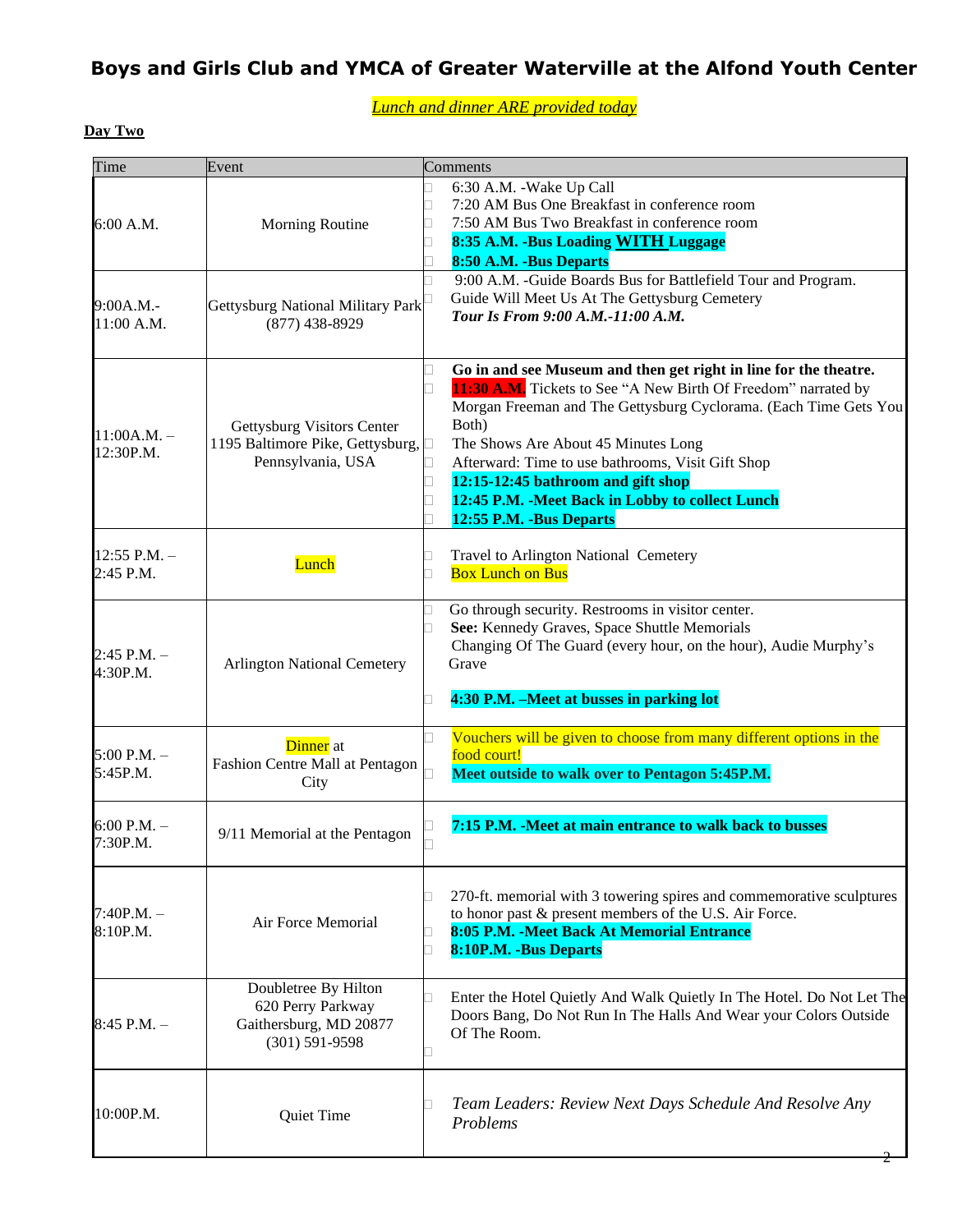*Times are not exact and are subject to change Lunch IS provided today Dinner IS NOT provided today*

#### **Day Three**

| Time                          | Event                                                                                                                             | Comments                                                                                                                                                                                                                                                                                                                                             |
|-------------------------------|-----------------------------------------------------------------------------------------------------------------------------------|------------------------------------------------------------------------------------------------------------------------------------------------------------------------------------------------------------------------------------------------------------------------------------------------------------------------------------------------------|
| 6:00 A.M.                     | Morning Routine                                                                                                                   | 5:45A.M. - Wake Up Call<br>6:00 A.M. - Breakfast At Hotel<br>6:45 A.M. - Bus Loading WITHOUT Luggage<br>7:00 A.M. -Bus Departs                                                                                                                                                                                                                       |
| 8:00 A.M.<br>11:45 P.M.       | George Washington's Mount<br>Vernon Estate<br>3200 Mount Vernon Memorial<br>Highway<br>Mt. Vernon, VA 22121<br>$(703) 780 - 2000$ | Mansion Tours are at 8:45 & 8:50 A.M. (no gum in the Mansion)<br>Ford's Orientation Center directly to theater and after to the<br><b>Mansion Tour</b><br>Individual Touring-Visit The Mansion, Donald W Reynolds Museum,<br>The Grist Mill, Other Shops<br>11:15 Pick up boxed lunch in food court<br>11:30 Gather to Load Bus<br>11:45 Bus Departs |
| $11:45P.M. -$<br>12:30 P.M.   | Travel to Air & Space Satellite<br>Museum                                                                                         |                                                                                                                                                                                                                                                                                                                                                      |
| $12:30$ P.M. $-$<br>1:30 P.M. | 14390 Air and Space Museum<br>Parkway Chantilly, VA 20151<br>703-572-4118                                                         |                                                                                                                                                                                                                                                                                                                                                      |
| $2:15$ P.M. $-$<br>6:45P.M.   | White House Photo<br>Individual D.C. Touring                                                                                      | Drop off at White House for group photos<br>Places To See:<br><b>Sculpture Gardens</b><br>Museum Of Natural History<br><b>Botanical Gardens</b><br>Museum of American History<br>Cooper Hewitt<br>Postal Museum<br>Madam Tussauds Wax Museum<br>(dinner is on your own.)<br><b>Holocaust Museum</b>                                                  |
| 6:45P.M.-<br>7:00PM           | Ronald Reagan International<br><b>Trade Center</b><br>1300 Pennsylvania Ave NW<br>Washington D.C., 20004<br>$(202)$ 312-1300      | 6:45 P.M. - Gather In front of Ronald Reagan ITC Prepare to load<br>buses by lining up back of the bus first<br>7:00 P.M. -Bus loads QUICKLY and then Departs                                                                                                                                                                                        |
| 7:00 P.M.-<br>9:00 P.M.       | Memorial Tour:<br>Martin Luther King Jr<br>Franklin Delano Roosevelt &<br><b>Thomas Jefferson Memorials</b>                       | See Memorials at Night<br>Remind Students About Behavior As These Are Memorials<br>8:45 P.M. - Gather to load tour buses at the MLK Memorial<br>9:00 P.M. –Bus Departs                                                                                                                                                                               |
| 9:30P.M.                      | Doubletree By Hilton<br>620 Perry Parkway<br>Gaithersburg, MD 20877<br>$(301) 591 - 9598$                                         | Enter the Hotel Quietly And Walk Quietly In The Hotel. Do Not Let<br>The Doors Bang, Do Not Run In The Halls And Wear Blue Outside Of<br>The Room                                                                                                                                                                                                    |
| 10:00 P.M.                    | Quiet Time                                                                                                                        | Team Leaders: Review Next Days Schedule And Resolve Any<br>Problems                                                                                                                                                                                                                                                                                  |
|                               |                                                                                                                                   |                                                                                                                                                                                                                                                                                                                                                      |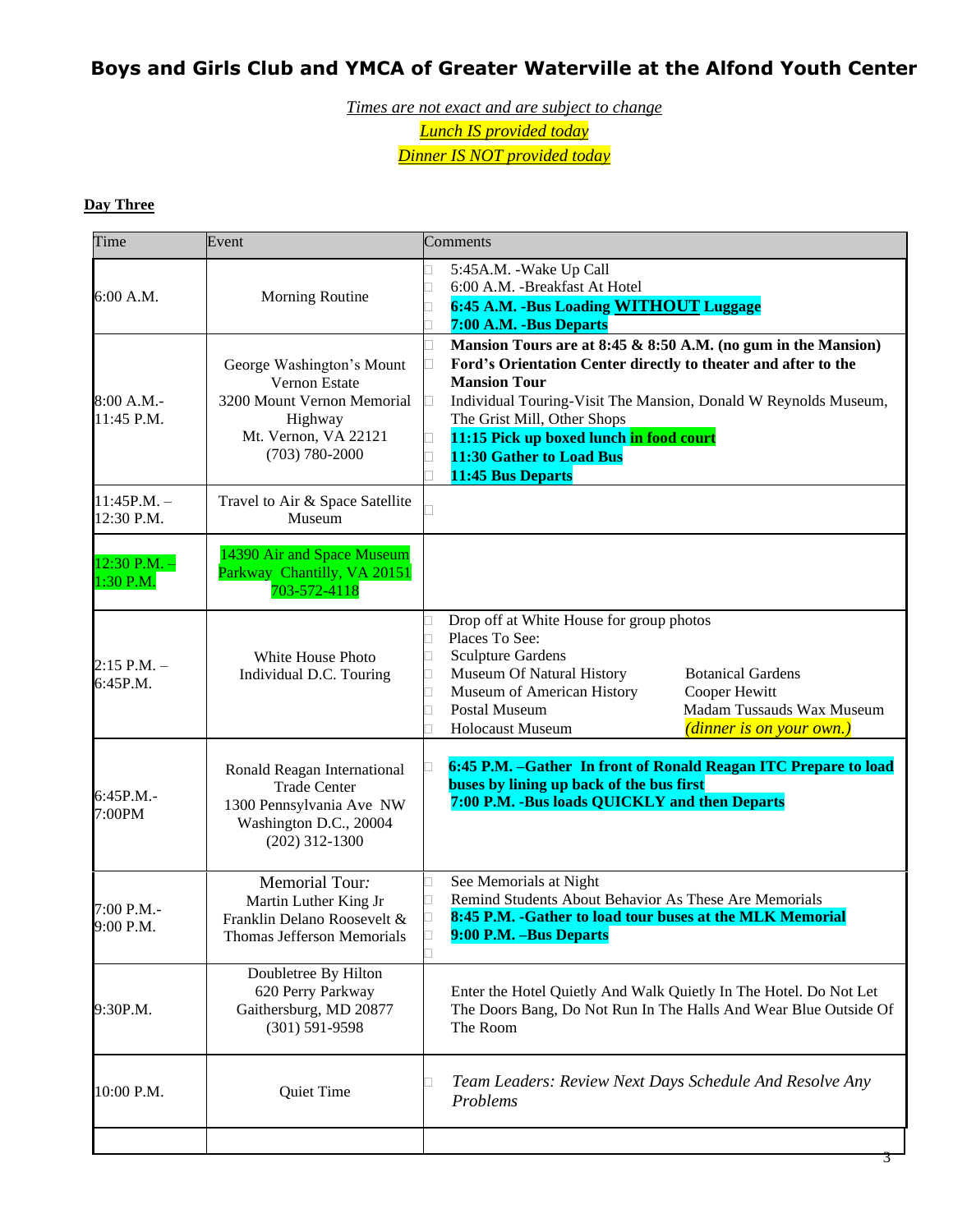#### *Times are not exact and are subject to change Lunch IS provided Today Dinner IS provided today.*

#### **Day Four**

| Time                        | Event                                                                                                          | Comments                                                                                                                                                                                                                                                                                                                                                                                                                                                 |
|-----------------------------|----------------------------------------------------------------------------------------------------------------|----------------------------------------------------------------------------------------------------------------------------------------------------------------------------------------------------------------------------------------------------------------------------------------------------------------------------------------------------------------------------------------------------------------------------------------------------------|
| 6:00 A.M.                   | Morning Routine                                                                                                | 6:00 A.M. -Wake Up Call<br>6:00 A.M. - Breakfast Ready At<br>7:40 A.M. -Bus Loading WITHOUT Luggage<br>7:50 A.M. -Bus Departs                                                                                                                                                                                                                                                                                                                            |
| $8:30 AM -$<br>12:00PM      | Smithsonian National Zoo                                                                                       | Meet at main entrance at 11:45<br>$\Box$<br>Bus departs at 12<br>$\Box$                                                                                                                                                                                                                                                                                                                                                                                  |
| 12:30 P.M. $-$<br>5:30P.M.  | Individual D.C. Touring<br><b>Lunch is a voucher for Ronald</b><br>Reagan International Trade<br><b>Center</b> | Drop off at Ronald Reagan International Trade Center<br>Places To See:<br><b>National Archives Museum</b><br><b>Sculpture Gardens</b><br><b>Botanical Gardens</b><br>Museum Of Natural History<br>Museum of American History<br>Spy Museum<br>Madam Tussauds Wax Museum<br>Postal Museum<br><b>Holocaust Museum</b>                                                                                                                                      |
| $5:30P.M. -$<br>6:45P.M.    | Dinner at Hard Rock Cafe<br>1300 Pennsylvania Ave NW<br>Washington D.C., 20004<br>$(202)$ 312-1300             | Be at the restaurant at 5:15 P.M.<br>**Line up outside the restaurant until we are told we can go in**<br>The Hard Rock Café is located just down the street from Ford's Theater<br>It is a sit down meal<br>This is a public restaurant so proper behavior is essential<br>This is a public restaurant so proper behavior is essential<br>6:45 P.M. -Bus loading on 10th Ave-BE READY TO LOAD QUICKLY<br>7:00 P.M. - Bus loads QUICKLY and then Departs |
| $7:00$ P.M. $-$<br>9:00P.M. | Monuments by Moonlight<br>Tours                                                                                | See The Lincoln, Vietnam, Korean and WWII memorials<br>Remind Students About Behavior As These Are Memorials<br>Gather to load tour buses at 8:45 P.M.<br><b>Buses depart at 9:00 P.M.</b>                                                                                                                                                                                                                                                               |
| 9:30 P.M.                   | Doubletree By Hilton<br>620 Perry Parkway<br>Gaithersburg, MD 20877<br>$(301) 591 - 9598$                      | <b>Bus Announcements</b><br>Enter the Hotel Quietly And Walk Quietly In The Hotel. Do Not Let The<br>Doors Bang, Do Not Run In The Halls And Wear Blue Outside Of The<br>Room                                                                                                                                                                                                                                                                            |
| 10:00 P.M.                  | Quiet Time                                                                                                     | Team Leaders: Review Next Days Schedule And Resolve Any<br>Problems                                                                                                                                                                                                                                                                                                                                                                                      |
|                             |                                                                                                                |                                                                                                                                                                                                                                                                                                                                                                                                                                                          |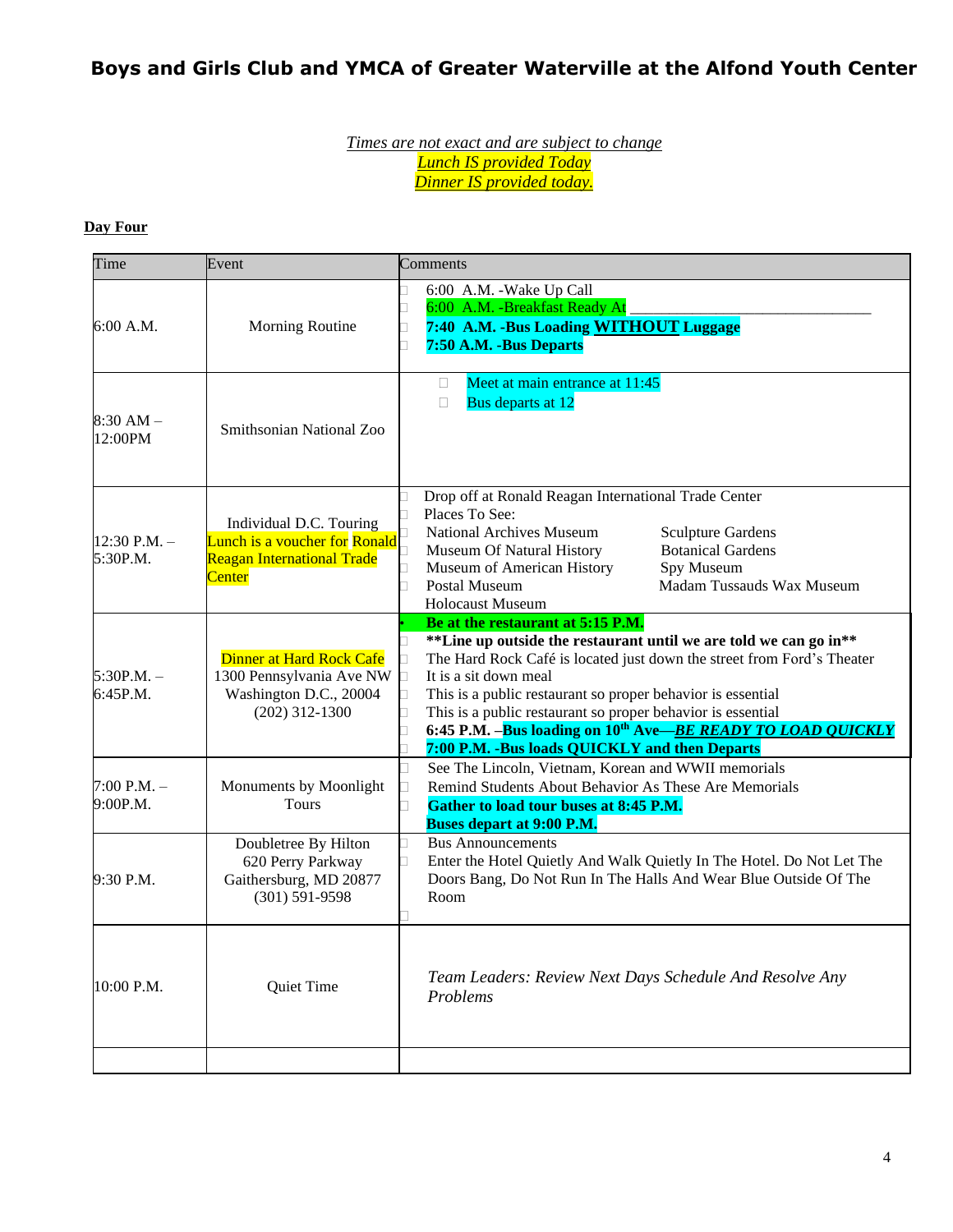#### *Times are not exact and are subject to change Lunch IS NOT provided and dinner IS provided today.*

#### **Day Five**

| Time                     | Event                                                                                                    | Comments                                                                                                                                                                                                                                                                                                                                                                                                                                                               |
|--------------------------|----------------------------------------------------------------------------------------------------------|------------------------------------------------------------------------------------------------------------------------------------------------------------------------------------------------------------------------------------------------------------------------------------------------------------------------------------------------------------------------------------------------------------------------------------------------------------------------|
| 5:30 A.M.                | Morning Routine                                                                                          | 5:30 A.M. - Wake Up Call<br>6:00 A.M. - Breakfast<br>6:20 A.M. - Load Buses WITH Luggage<br>6:30 A.M. - Bus Departs                                                                                                                                                                                                                                                                                                                                                    |
| 6:30 A.M.-<br>9:30 A.M.  | <b>Travel to Valley Forge</b>                                                                            | Depending On traffic, we will stop at Maryland House Service Area for<br>a stretch and if you coffee                                                                                                                                                                                                                                                                                                                                                                   |
| $9:30$ A.M. $-$<br>12:00 | <b>Valley Forge</b><br><b>Encampment Store</b><br>1400 North Outer Line Dr.<br>King of Prussia, PA 19406 | 10:00 A.M. -Guide Boards Bus for 1 1/2 hour Tour of the Valley Forge<br><b>Encampment Site</b><br>Tour will makes stops along the way, See how life was for the<br>solders, officer's living quarters and Gen. Washington's<br>Headquarters.<br>Visit the encampment store and the park museum<br>12:05 P.M. -Bus Loading<br>12:15 P.M. - Bus Departs                                                                                                                  |
| 12:00 P.M.-<br>1:00 P.M. | Lunch in Philadelphia                                                                                    | Lunch: Try a Philly Cheesesteak! (Lunch is on your own.)                                                                                                                                                                                                                                                                                                                                                                                                               |
| 1:00 P.M.<br>5:30 P.M.   | Revolutionary Scavenger Hunt!<br>Individual Touring time                                                 | Independence Visitor Center has maps and other great resources!<br>A scavenger hunt in America's most historical square mile! Complete<br>tasks and visit sites for a fantastic prize!<br>Places to Visit: Liberty Bell, Mint, Betsy Ross House, Todd<br>House, Elfreth's Alley, Post Office, Franklin Court & Grave, Old<br>City Hall, Carpenter's Hall, Market Street Row Houses, Reading<br>Termina1, Museum of the American Revolution, The Constitution<br>Center |
| 5:45P.M.                 | Meet buses at National<br><b>Constitution Center</b><br>525 Arch St.<br>Philadelphia, PA 19106           | <b>Use the Restrooms if needed. Try to find one along the way there.</b><br>5:30 P.M. -Bus Loading<br>5:45 P.M. - Bus Departs                                                                                                                                                                                                                                                                                                                                          |
| 5:45P.M. -<br>7:15P.M.   | Travel To New Jersey                                                                                     | Vroom-Vroom                                                                                                                                                                                                                                                                                                                                                                                                                                                            |
| 7:15 P.M.                | Fairfield Inn and Suites<br>618-650 US-1 & 9<br>Newark, NJ 07114                                         | <b>Bus Announcements</b><br>Enter the Hotel Quietly And Walk Quietly In The Hotel. Do Not Let The Doors<br>Bang, Do Not Run In The Halls And Wear Blue Outside Of The Room<br>Bus Unloading And Cleaning Chores, While Check In And Room Assignments<br>Are Being Made                                                                                                                                                                                                 |
| 7:30 P.M.                | <b>Dinner In Lobby</b>                                                                                   | Pizza Party!!! Real New York style pizza delivered by Tony's pizza.<br>The Hotel is allowing us to use the breakfast area to serve so we ask that you be<br>respectful to other guests and that we pick up after ourselves.                                                                                                                                                                                                                                            |
| 10:00 P.M.               | Quiet Time                                                                                               | Team Leaders: Review Next Days Schedule And Resolve Any Problems                                                                                                                                                                                                                                                                                                                                                                                                       |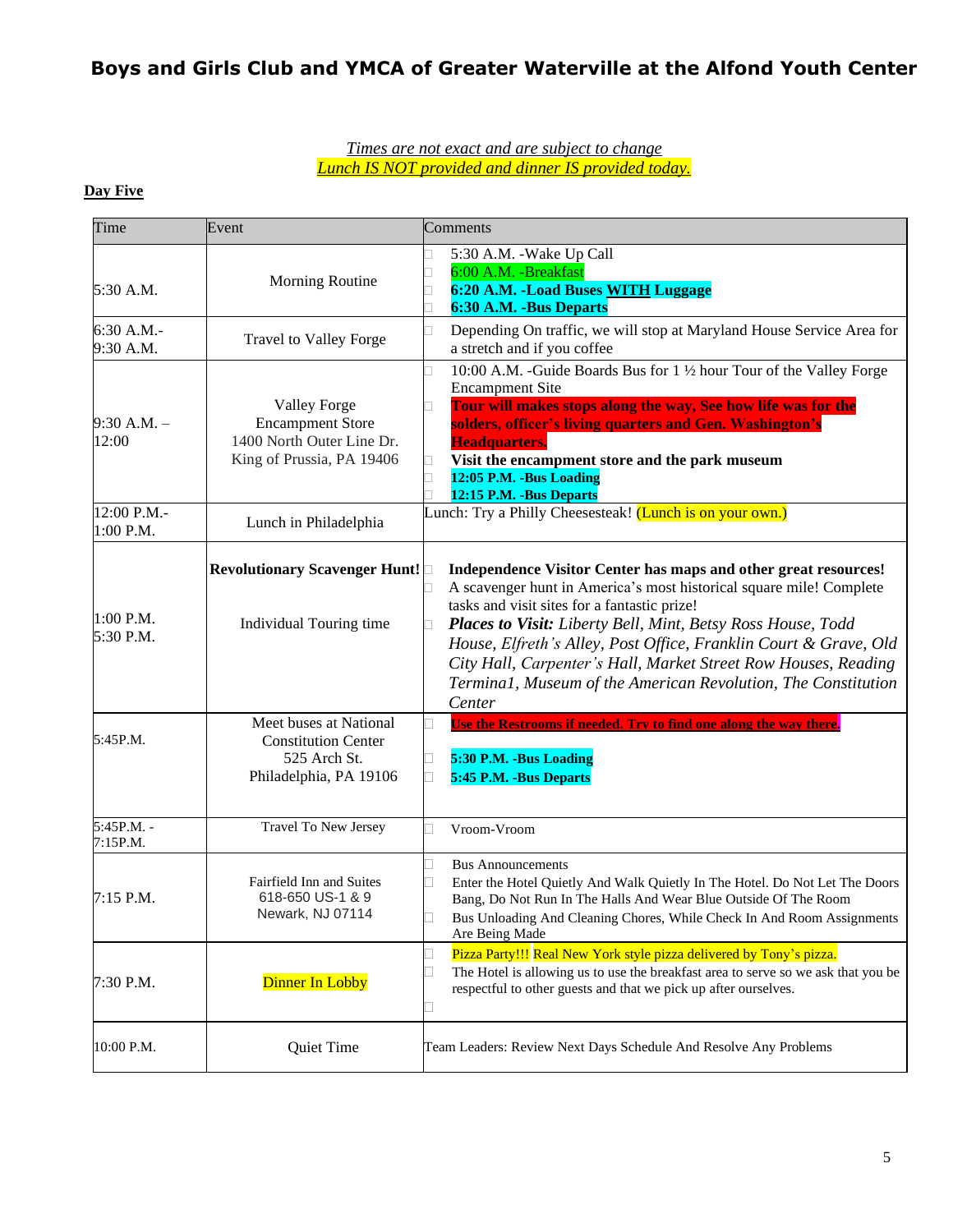*Times are not exact and are subject to change Lunch and dinner are NOT provided today*

### **Day Six**

| Time                           | Event                                                            | Comments                                                                                                                                                                                                                                                                                                                       |
|--------------------------------|------------------------------------------------------------------|--------------------------------------------------------------------------------------------------------------------------------------------------------------------------------------------------------------------------------------------------------------------------------------------------------------------------------|
| 5:00 A.M.                      | Morning Routine                                                  | 5:00 A.M. - Wake Up Call<br>6:00 A.M. -Breakfast Ready (Grab Food And Eat On The Bus)<br>6:30 A.M. - Bus Loading WITHOUT Luggage<br>6:45 A.M. -Bus Departs<br>$\overline{\phantom{a}}$                                                                                                                                         |
| 8:00 A.M.- 9:00<br>A.M.        | <b>Battery Park</b><br>Ferry To Liberty Island                   | Get directly in line for the 9:00 Ferry-Stay in Line And Do Not<br>Allow Other Groups To Get Ahead Of You<br>On The Ferry—sit wherever you would like, enjoy the views!                                                                                                                                                        |
| $9:30 A.M. -$<br>11:25AM       | Liberty Island                                                   | Visit Gift Shop, Exhibits & Concession<br>11:10 A.M. - Re-Group At Brick Gateway Just Before Pier<br>11:25 A.M. - Ferry Departs For Ellis Island                                                                                                                                                                               |
| 11:45 A.M.-1:00<br>P.M.        | Ellis Island                                                     | Hurry Inside Ellis Island, Visit Gift Shop And Use Restrooms<br>12:45 P.M. - Be In Line For Ferry To Battery Park<br>1:00 P.M. - Ferry Departs. Go Upstairs and the Enjoy View!                                                                                                                                                |
| 1:10 P.M. - 1:30<br>P.M.       | Leave Battery Park                                               | 1:15P.M. - walk to 9/11 Memorial                                                                                                                                                                                                                                                                                               |
| 1:45 P.M. –<br>2:30PM          | 9/11 Memorial (Grounds)                                          | In Groups Tour The Grounds.<br>П<br>Remind Students That This Is A Memorial<br>П<br>2:30 P.M. - Meet At Entrance to Grounds (Near Corner Of<br>Ш<br><b>Greenwich St. And The Liberty St. Walkway)</b><br>□<br>2:40 P.M. - Bus loading on sidewalk - Listen to Lisa and Sue<br>□<br>Line up back to front to load QUICKLY.<br>П |
| $2:45$ P.M.<br>to<br>9:00 P.M. | Times Square, Rockefeller<br>Center, And Central Park            | Enjoy The Sights And Sounds Of Times Square<br><b>Take Pictures</b><br>Enjoy The People<br>ш<br>Shop At The Hershey Candy Store And The M&M Candy Store<br>8:45 P.M. -Bus Loading At Bryant Park (42nd Street Side)<br>9:00 P.M. -Bus Departs                                                                                  |
| 9:30 P.M.                      | Fairfield Inn and Suites<br>618-650 US-1 & 9<br>Newark, NJ 07114 | <b>Bus Announcements</b><br>Enter the Hotel Quietly And Walk Quietly In The Hotel. Do Not Let<br>The Doors Bang, Do Not Run In The Halls And Wear Blue Outside Of<br>The Room<br><b>Bus Cleaning Chores</b>                                                                                                                    |
| 10:00 P.M.                     | Quiet Time                                                       | Team Leaders: Review Next Days Schedule And Resolve Any<br>Problems                                                                                                                                                                                                                                                            |
|                                |                                                                  |                                                                                                                                                                                                                                                                                                                                |